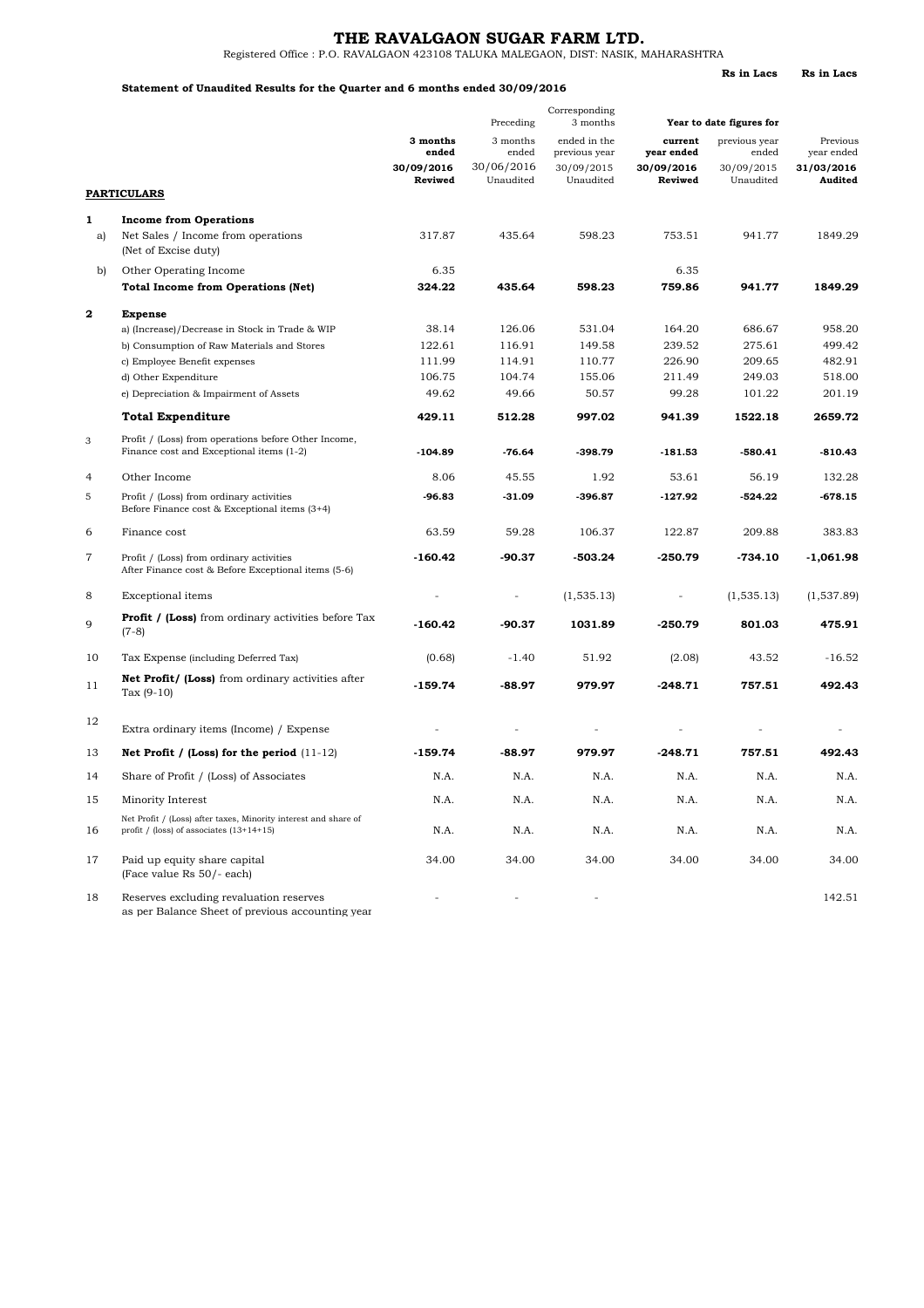**Rs in Lacs Rs in Lacs**

Registered Office : P.O. RAVALGAON 423108 TALUKA MALEGAON, DIST: NASIK, MAHARASHTRA

#### **Statement of Unaudited Results for the Quarter and 6 months ended 30/09/2016**

|              |                                                                                                            |                       | Preceding               | Corresponding<br>3 months     | Year to date figures for |                         |                        |  |
|--------------|------------------------------------------------------------------------------------------------------------|-----------------------|-------------------------|-------------------------------|--------------------------|-------------------------|------------------------|--|
|              |                                                                                                            | 3 months<br>ended     | 3 months<br>ended       | ended in the<br>previous year | current<br>year ended    | previous year<br>ended  | Previous<br>year ended |  |
|              | <b>PARTICULARS</b>                                                                                         | 30/09/2016<br>Reviwed | 30/06/2016<br>Unaudited | 30/09/2015<br>Unaudited       | 30/09/2016<br>Reviwed    | 30/09/2015<br>Unaudited | 31/03/2016<br>Audited  |  |
| 19.i         | Earnings per share (before exceptional and extraordinary items)<br>(of Rs 50/- each) Not annualised        |                       |                         |                               |                          |                         |                        |  |
|              | a) Basic                                                                                                   | Rs.-235.91            | Rs.-132.90              | Rs.-740.06                    | Rs.-368.81               | Rs.-1,079.56            | Rs.-1,561.74           |  |
|              | b) Diluted                                                                                                 | Rs.-235.91            | Rs.-132.90              | Rs.-740.06                    | Rs.-368.81               | Rs.-1,079.56            | Rs.-1,561.74           |  |
| 19.ii        | Earnings per share (after exceptional and extraordinary items)<br>(of Rs 50/- each) Not annualised         |                       |                         |                               |                          |                         |                        |  |
|              | a) Basic                                                                                                   | Rs.-234.91            | Rs.-130.84              | Rs.1,441.13                   | Rs.-365.75               | Rs.1,113.99             | Rs.724.16              |  |
|              | b) Diluted                                                                                                 | Rs.-234.91            | Rs.-130.84              | Rs.1,441.13                   | Rs.-365.75               | Rs.1,113.99             | Rs.724.16              |  |
| Δ            | <b>Particulars of Shareholding</b>                                                                         |                       |                         |                               |                          |                         |                        |  |
| 1)           | Public Shareholding                                                                                        |                       |                         |                               |                          |                         |                        |  |
|              | Number of shares<br>Percentage of shareholding                                                             | 31,753<br>46.70%      | 31,753<br>46.70%        | 31,753<br>46.70%              | 31,753<br>46.70%         | 31,753<br>46.70%        | 31,753<br>46.70%       |  |
| $\mathbf{2}$ | Promoters and Promoter group Shareholding<br>a) Shares Pledged / Encumbered                                |                       |                         |                               |                          |                         |                        |  |
|              | Number of shares                                                                                           | Nil                   | Nil                     | Nil                           | Nil                      | Nil                     | Nil                    |  |
|              | Percentage of Promoters' Shareholding                                                                      | Ni1                   | Nil                     | Ni1                           | Nil                      | Nil                     | Nil                    |  |
|              | (as a % of the total shareholding of Promoter and Promoter group)                                          |                       |                         |                               |                          |                         |                        |  |
|              | Percentage of Promoters' Shareholding<br>(as a % of the total share capital of the Company)                | Nil                   | Nil                     | Nil                           | Nil                      | Nil                     | Nil                    |  |
|              | b) Non-encumbered<br>Number of shares                                                                      | 36,247                | 36,247                  | 36,247                        | 36,247                   | 36,247                  | 36,247                 |  |
|              | Percentage to Promoters' shareholding<br>(as a % of the total shareholding of Promoter and Promoter group) | 100.00%               | 100.00%                 | 100.00%                       | 100.00%                  | 100.00%                 | 100.00%                |  |
|              | Percentage of Promoters' Shareholding<br>(as a % of the total share capital of the Company)                | 53.30%                | 53.30%                  | 53.30%                        | 53.30%                   | 53.30%                  | 53.30%                 |  |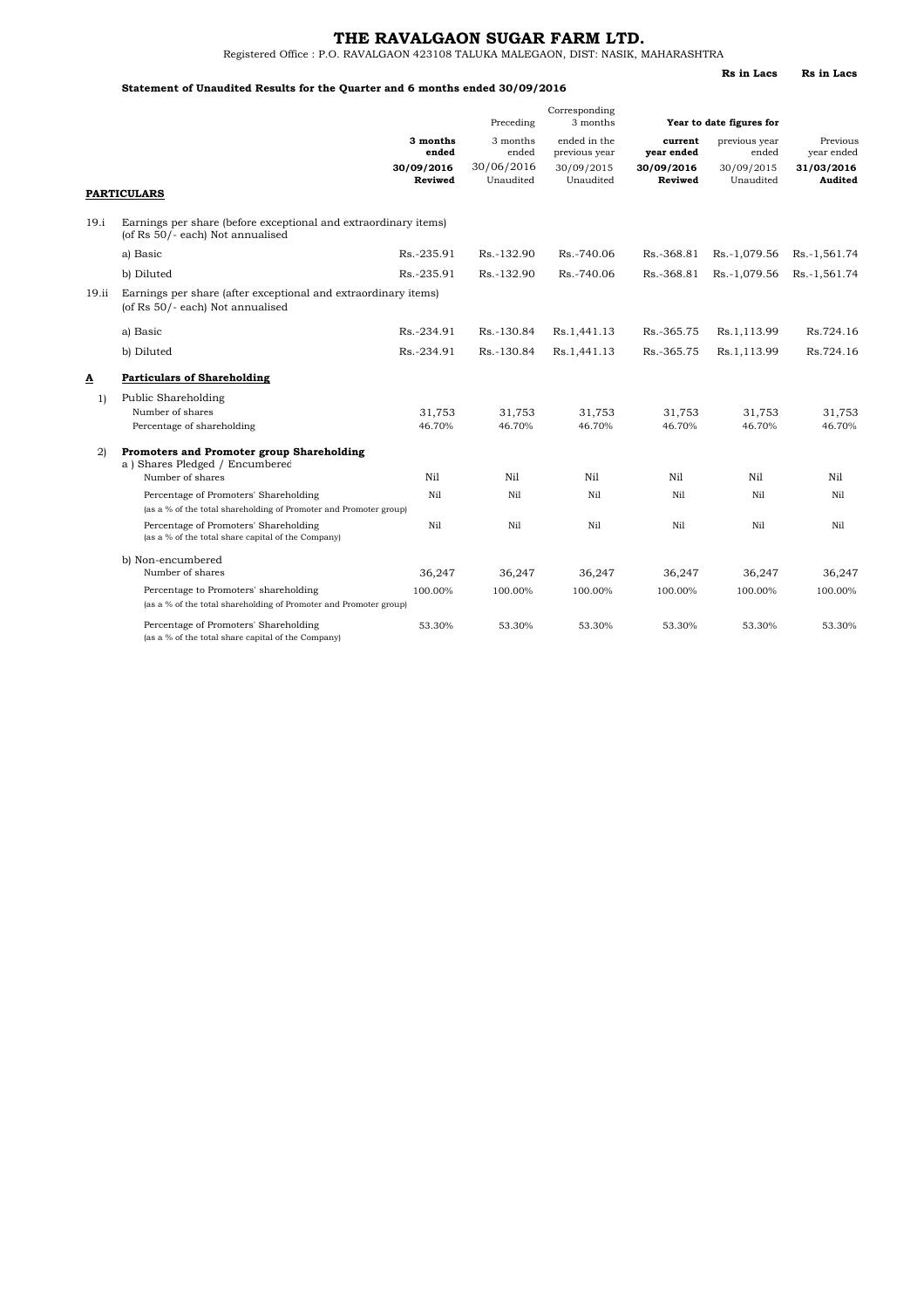Registered Office : P.O. RAVALGAON 423108 TALUKA MALEGAON, DIST: NASIK, MAHARASHTRA

### **Statement of Unaudited Results for the Quarter and 6 months ended 30/09/2016**

|    |                                                                       |                       | Preceding               | Corresponding<br>3 months     |                       | Year to date figures for |                        |
|----|-----------------------------------------------------------------------|-----------------------|-------------------------|-------------------------------|-----------------------|--------------------------|------------------------|
|    |                                                                       | 3 months<br>ended     | 3 months<br>ended       | ended in the<br>previous year | current<br>year ended | previous year<br>ended   | Previous<br>year ended |
|    |                                                                       | 30/09/2016<br>Reviwed | 30/06/2016<br>Unaudited | 30/09/2015<br>Unaudited       | 30/09/2016<br>Reviwed | 30/09/2015<br>Unaudited  | 31/03/2016<br>Audited  |
|    | <b>PARTICULARS</b>                                                    |                       |                         |                               |                       |                          |                        |
|    | Segmentwise Results for the Quarter and 6 months ended 30/09/2016     |                       |                         |                               |                       |                          |                        |
| 1) | <b>Segment Revenue</b> (Including Other Income)                       |                       |                         |                               |                       |                          |                        |
|    | a) Sugar                                                              | 40.59                 | 187.42                  | 1,820.76                      | 228.01                | 1,932.66                 | 845.95                 |
|    | b) Confectionery                                                      | 321.28                | 337.97                  | 334.73                        | 659.25                | 650.52                   | 1,319.04               |
|    | Less: Inter Segment Revenue                                           | 30.82                 | 65.70                   | 56.97                         | 96.52                 | 96.20                    | 198.49                 |
|    | Net Sales/ Income from Operations                                     | 331.05                | 459.69                  | 2,098.52                      | 790.74                | 2,486.98                 | 1,966.50               |
| 2) | Segment Results Profit (+)/ Loss (-)<br>before Tax and Interest       |                       |                         |                               |                       |                          |                        |
|    | a) Sugar                                                              | $-23.87$              | 2.81                    | 1149.88                       | $-21.06$              | 1070.57                  | $-434.39$              |
|    | b) Confectionery                                                      | $-13.33$              | 1.77                    | 35.29                         | $-11.56$              | 33.39                    | 42.36                  |
|    | Total                                                                 | $-37.20$              | 4.58                    | 1185.17                       | $-32.62$              | 1103.96                  | $-392.03$              |
|    | Less: Unallocated Expenses - Net                                      | 59.63                 | 35.67                   | 1582.04                       | 95.30                 | 1628.18                  | 286.12                 |
|    | Less: Interest & Finance Charges                                      | 63.59                 | 59.28                   | 106.37                        | 122.87                | 209.88                   | 383.83                 |
|    | Less Exceptional Item                                                 |                       |                         | (1, 535.13)                   |                       | (1, 535.13)              | (1,537.89)             |
|    | Profit / (Loss) before Tax                                            | $-160.42$             | $-90.37$                | 1031.89                       | $-250.79$             | 801.03                   | 475.91                 |
|    | Tax Expenses (including Deferred Tax)                                 | $-0.68$               | $-1.40$                 | 51.92                         | $-2.08$               | 43.52                    | $-16.52$               |
|    | Profit / (Loss) after Tax                                             | $-159.74$             | $-88.97$                | 979.97                        | $-248.71$             | 757.51                   | 492.43                 |
|    | Extra Ordinary Item                                                   |                       | $\blacksquare$          |                               |                       |                          |                        |
|    | Net Profit / (Loss)                                                   | $-159.74$             | $-88.97$                | 979.97                        | $-248.71$             | 757.51                   | 492.43                 |
| 3) | <b>Net Capital Employed</b><br>(Segment Assets - Segment Liabilities) |                       |                         |                               |                       |                          |                        |
|    | a) Sugar                                                              | 1,127.00              | 1,168.38                | 1,585.90                      | 1,127.00              | 1,585.90                 | 1,305.05               |
|    | b) Confectionery                                                      | 102.64                | 144.09                  | 95.36                         | 102.64                | 95.36                    | 138.29                 |
|    | c) Others                                                             | 1064.28               | 1116.20                 | 1066.04                       | 1064.28               | 1066.04                  | 1133.01                |
|    | Total                                                                 | 2.293.92              | 2.428.67                | 2.747.30                      | 2293.92               | 2747.30                  | 2576.35                |

**Notes**

 $\Rightarrow$ The above results have been reviewed by the Audit Committee and taken on record by the Board of Directors at it's meeting held on 09-November-2016 .

 $\Rightarrow$ During the quarter ended 30-September-2016, no investor complaints were received and no complaint was pending at the beginning and at the end of the period.

 $\Rightarrow$ Figures for the earlier period / year have been regrouped and restated wherever necessary.

**DATE : 09-Nov-2016 PLACE : Mumbai**

**Nihal Doshi**<br>Executive Director

**Rs in Lacs Rs in Lacs**